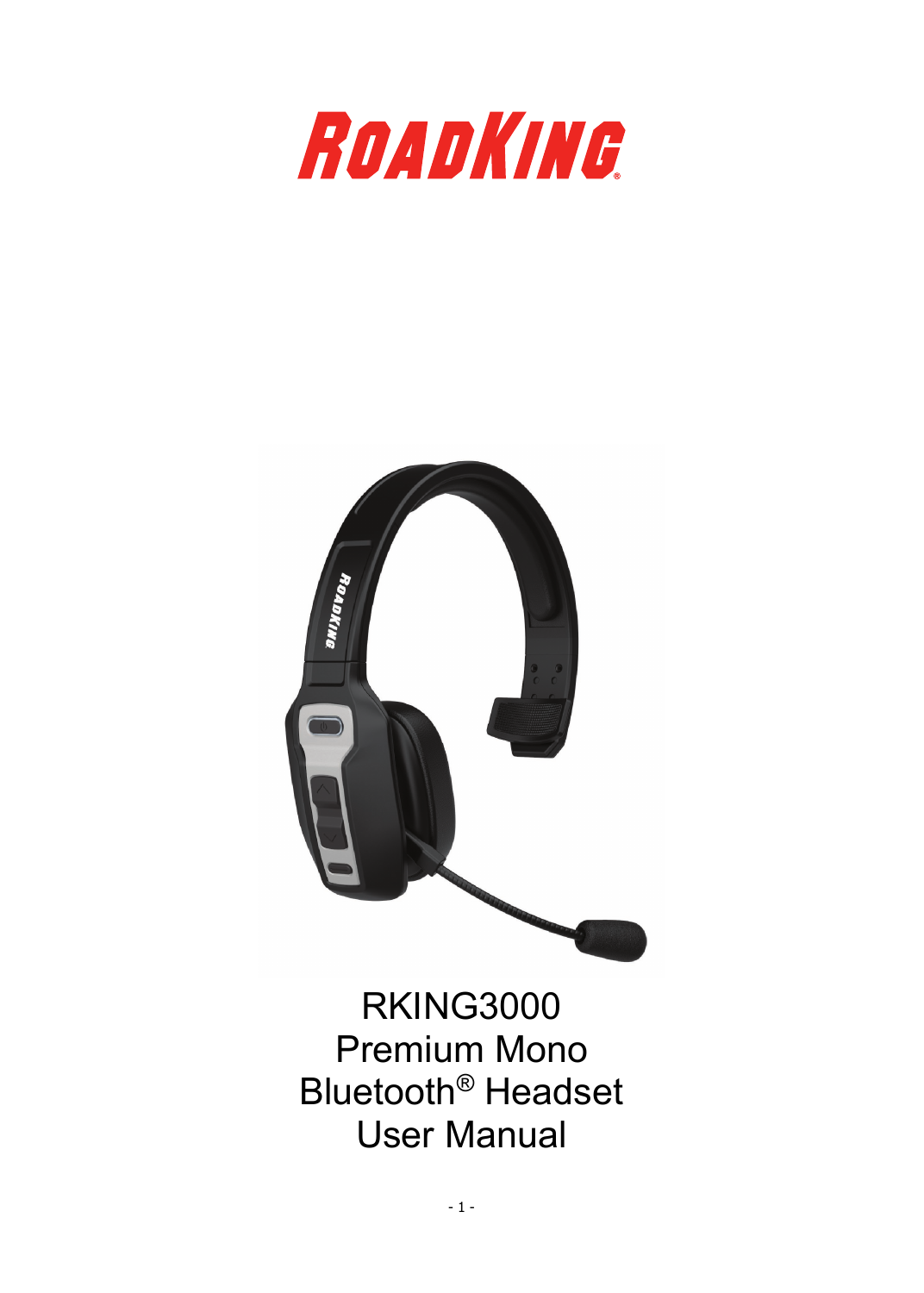### **Contents:**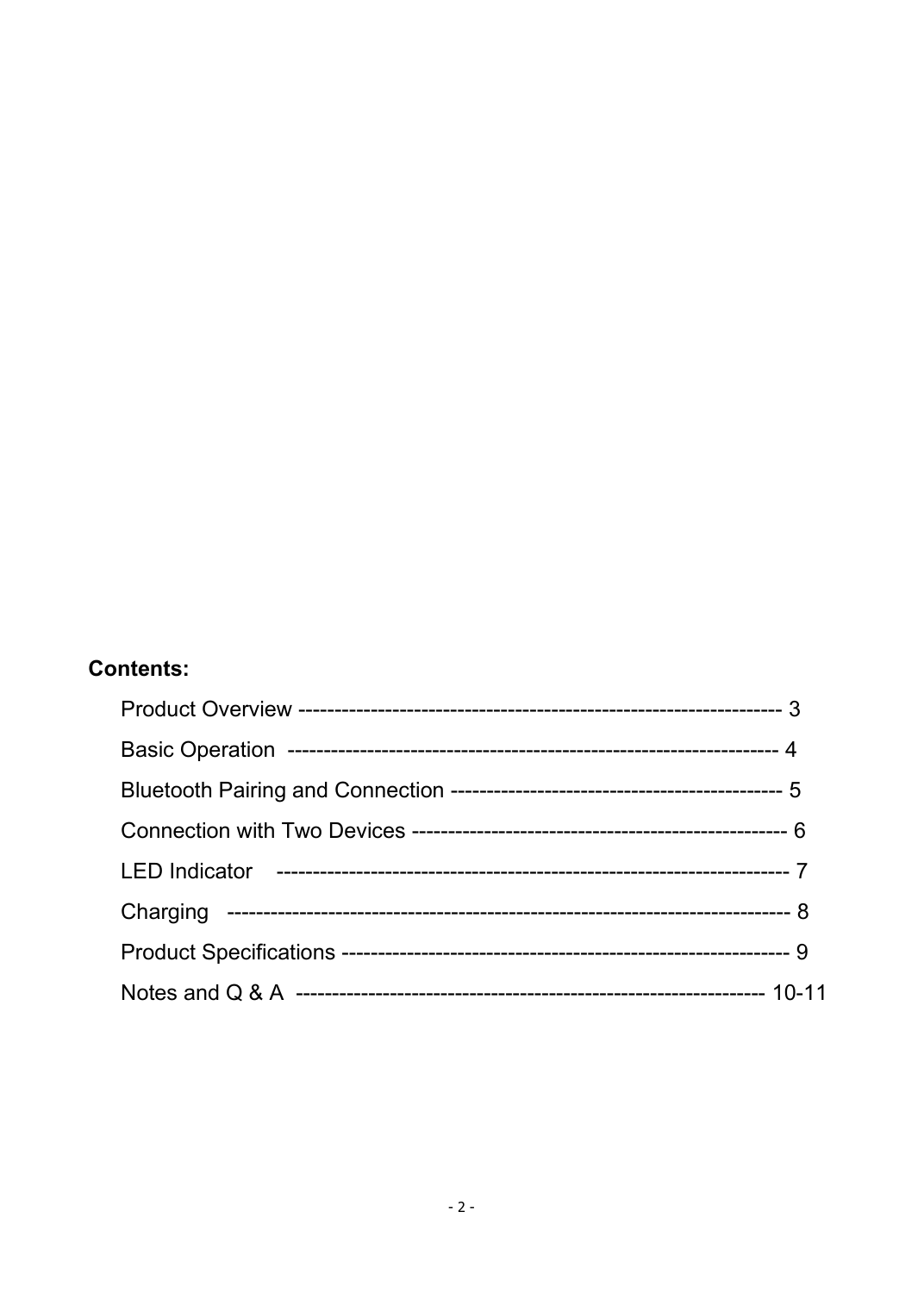### **Product Overview**



## **Package Contents:**

- A. Bluetooth headset RKING3000 x 1
- B. Micro USB charging cable x 1
- C. User manual x 1
- D. Car charger x 1
- E. Sponge microphone cover x 1
- F. Drawstring bag x 1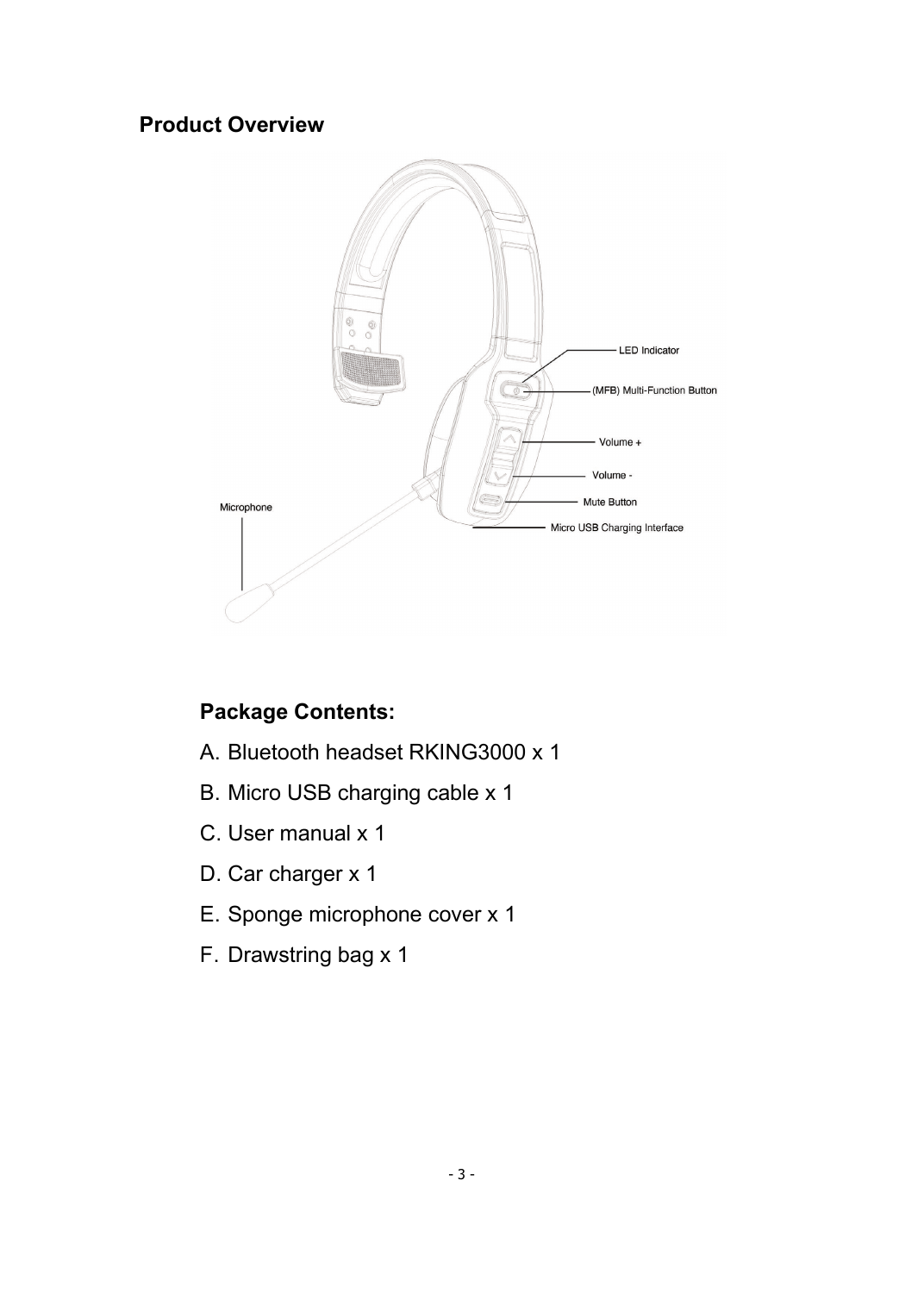## **Basic Operation**

| <b>Button</b> | <b>Function</b>       | <b>Operation Instructions</b>                                                                                  |  |
|---------------|-----------------------|----------------------------------------------------------------------------------------------------------------|--|
| <b>MFB</b>    | Power on              | When device is off, press and hold the MFB for 3 seconds to                                                    |  |
|               |                       | power on. The RKING3000 will automatically enter into the                                                      |  |
|               |                       | pairing state and reconnect to previously paired phone.                                                        |  |
|               | Power off             | When device is on, press and hold the MFB for 5 seconds to<br>power off.                                       |  |
|               | Pairing               | When device is off, press and hold the MFB for 5-7 seconds or                                                  |  |
|               |                       | double-click the MFB to pair to your phone.                                                                    |  |
|               | Play / Pause          | When playing music, click the MFB to play/pause the music.                                                     |  |
|               | Last number<br>redial | Double-click the MFB to dial the last number called.                                                           |  |
|               | Voice dial            | Hold down the MFB for 2 seconds, then release to start the                                                     |  |
|               |                       | phone's voice dial function.                                                                                   |  |
|               | Audio switch          | When on a call, hold down the MFB for 1 second to switch the                                                   |  |
|               |                       | audio between phone and the Bluetooth headset.                                                                 |  |
|               | Answer a call         | When receiving a call, click the MFB to answer.                                                                |  |
|               | End a call            | To end a call, click the MFB.                                                                                  |  |
|               | Reject a call         | To decline an incoming call, hold down the MFB for<br>1 second.                                                |  |
| Volume +      | Volume up             | When talking or playing music, click the Volume + button to<br>increase volume.                                |  |
|               | Next song             | When playing music, hold down the Volume + button to skip<br>to the next song.                                 |  |
| Volume -      | Volume down           | When talking or playing music, click the Volume - button to<br>decrease volume.                                |  |
|               | Previous song         | When playing music, hold down the Volume - button to go<br>back to the previous song.                          |  |
| Mute          | Mute                  | During a call, click the Mute button to mute your microphone.<br>Click the Mute button again to turn off mute. |  |
| button        | microphone            |                                                                                                                |  |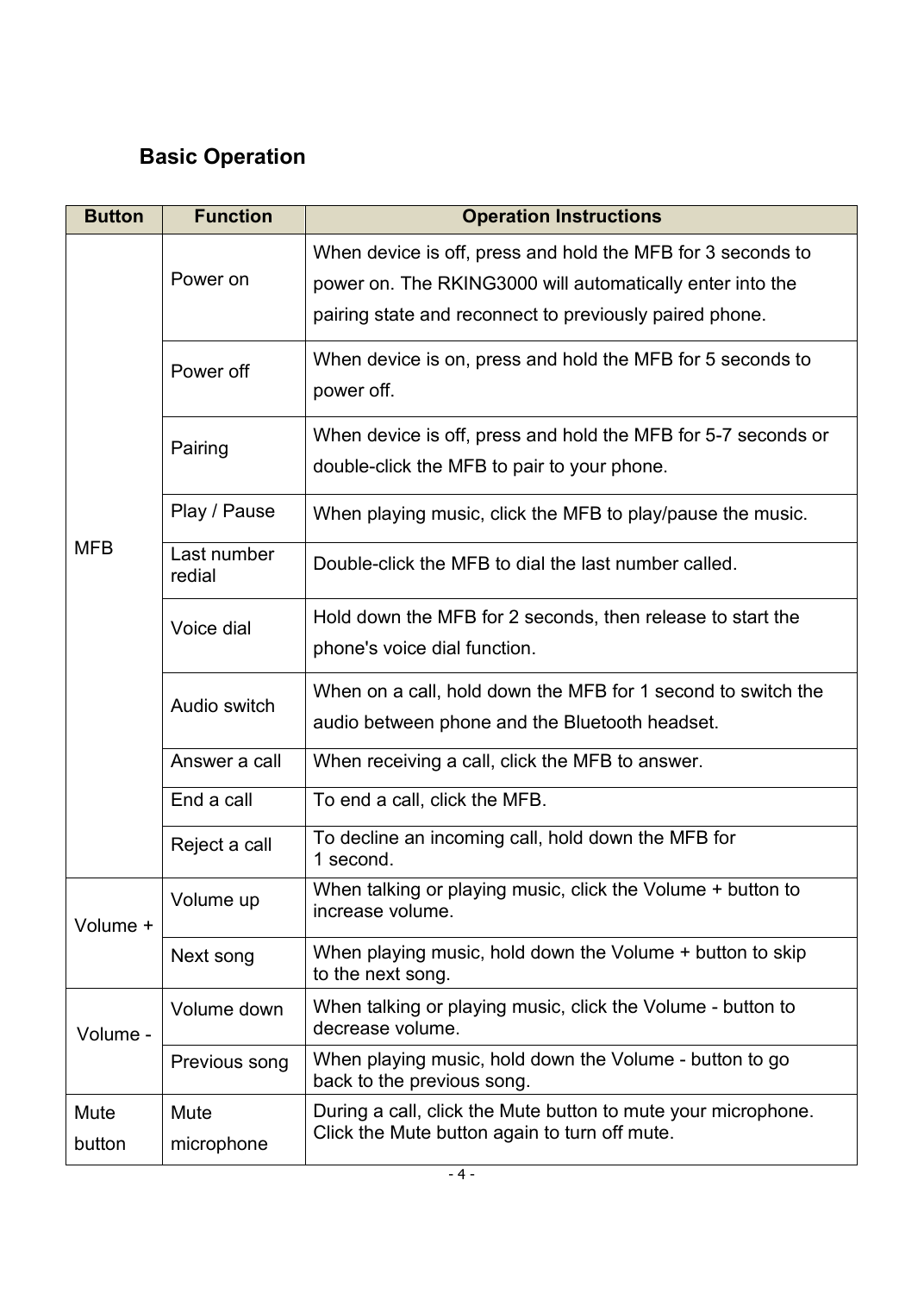### **Bluetooth Pairing and Connection**

- A. Press and hold the MFB for 5-7 seconds to power on and automatically enter into pairing mode. The red and blue lights will flash alternately.
- B. Search and click "RK3000" to connect the headset to your phone's Bluetooth. Once connected, the blue LED light will flash slowly.
- C. All functions such as answering calls, playing music, skipping songs, increasing/decreasing volume, etc. can be controlled through the Multi Function Button (MFB), Volume + button, Volume - button and the Mute button, located on the headset.



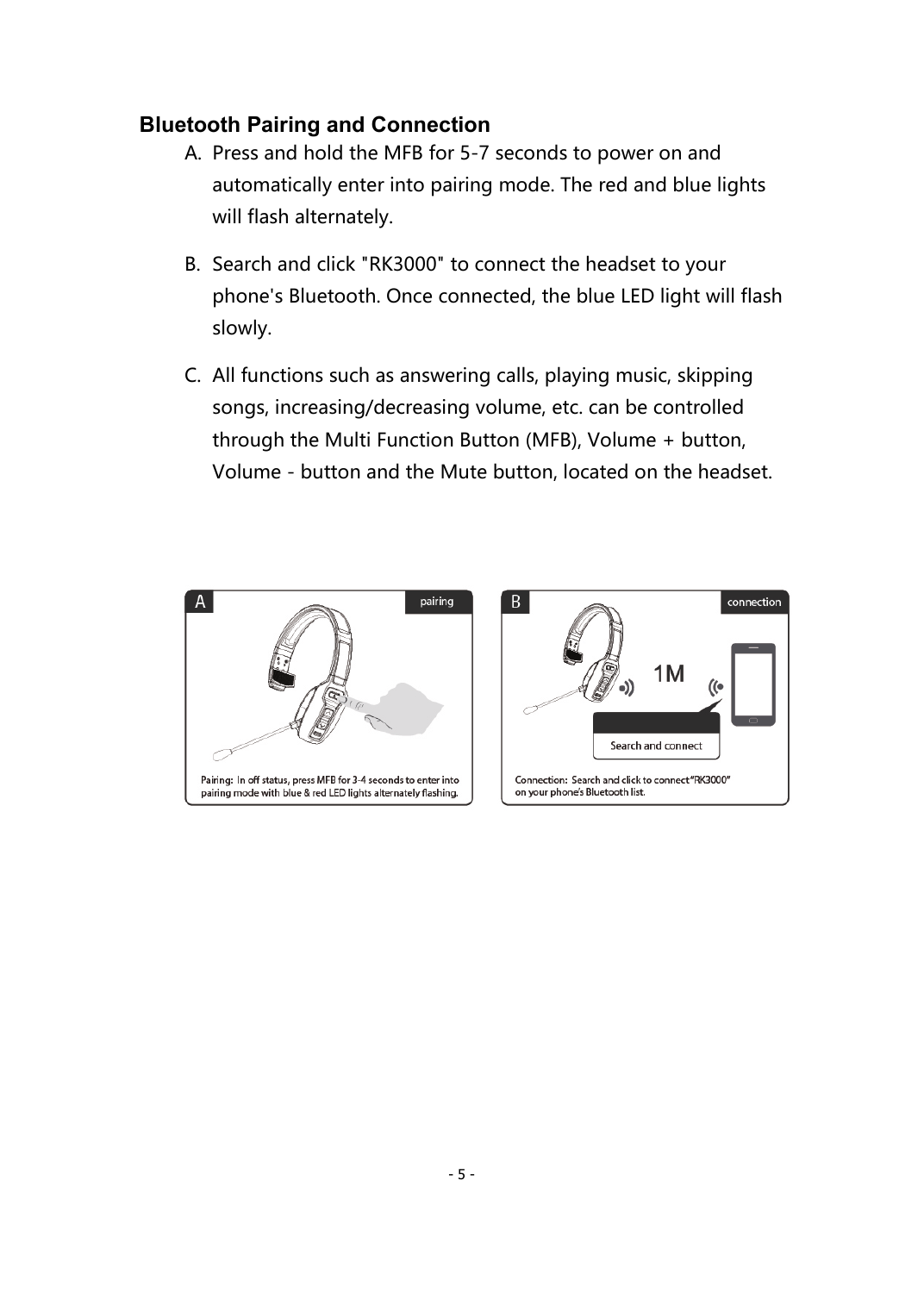### **Connection with Two Devices**

- A. Connect the first phone to the headset, then turn off the Bluetooth function on the first phone.
- B. Double-click the MFB on RKING3000 to enter into pairing mode again, you'll see the red & blue LED lights flash alternately.
- C. Turn on the Bluetooth function on the second device. Search and click "RK3000" on the second phone's Bluetooth list. The LED will slowly flash blue once connected.
- D. Turn the first phone's Bluetooth back on and reconnect to "RK3000". The headset will now be connected to two phones.



### **Note:**

Music can only be played from one phone at a time. When you want to play music from the other phone, you will need to pause or close the music of the previous phone. The same applies during talking status.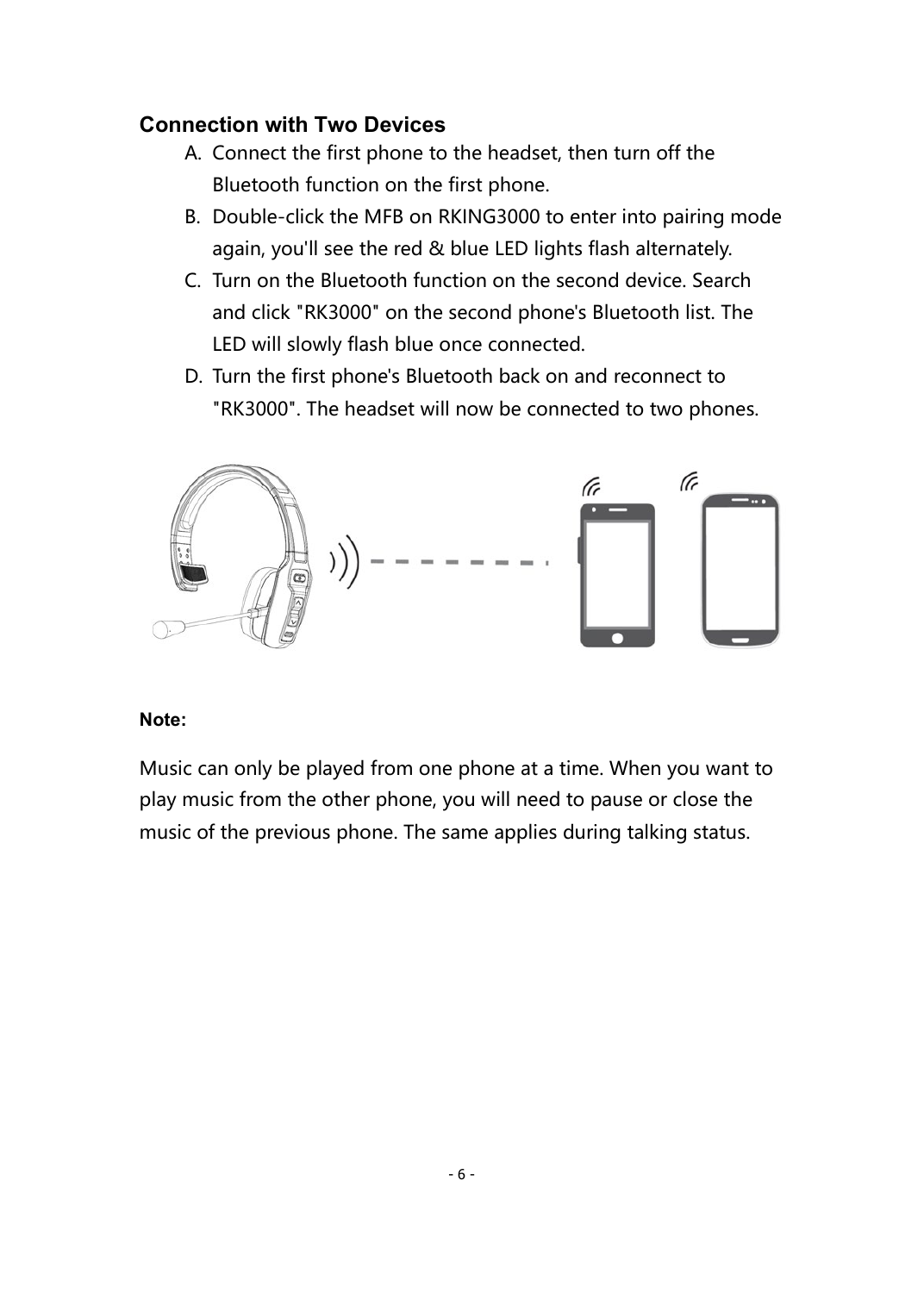## **LED Indicator**

| <b>Mode</b>               | <b>LED Indicator</b>                              |
|---------------------------|---------------------------------------------------|
| Power on                  | The blue LED light flashes 3 times                |
| Power off                 | The red LED light flashes for 1 second            |
| Pairing mode              | The red & blue LED flash alternately              |
| Clearing pairing records  | The purple LED light flashes 1 time               |
| <b>Reconnection state</b> | The blue LED light flashes twice every 5 seconds  |
| Disconnected standby mode | The blue LED light flashes twice every 5 seconds  |
| Connected standby mode    | The blue LED light flashes once every 10 seconds  |
| Playing music             | The blue LED light flashes twice every 10 seconds |
| Talking                   | The blue LED light flashes twice every 10 seconds |
| Charging                  | The red LED light is normally on                  |
| Full charge               | The blue LED light is normally on                 |
| Low battery               | The red LED light flashes                         |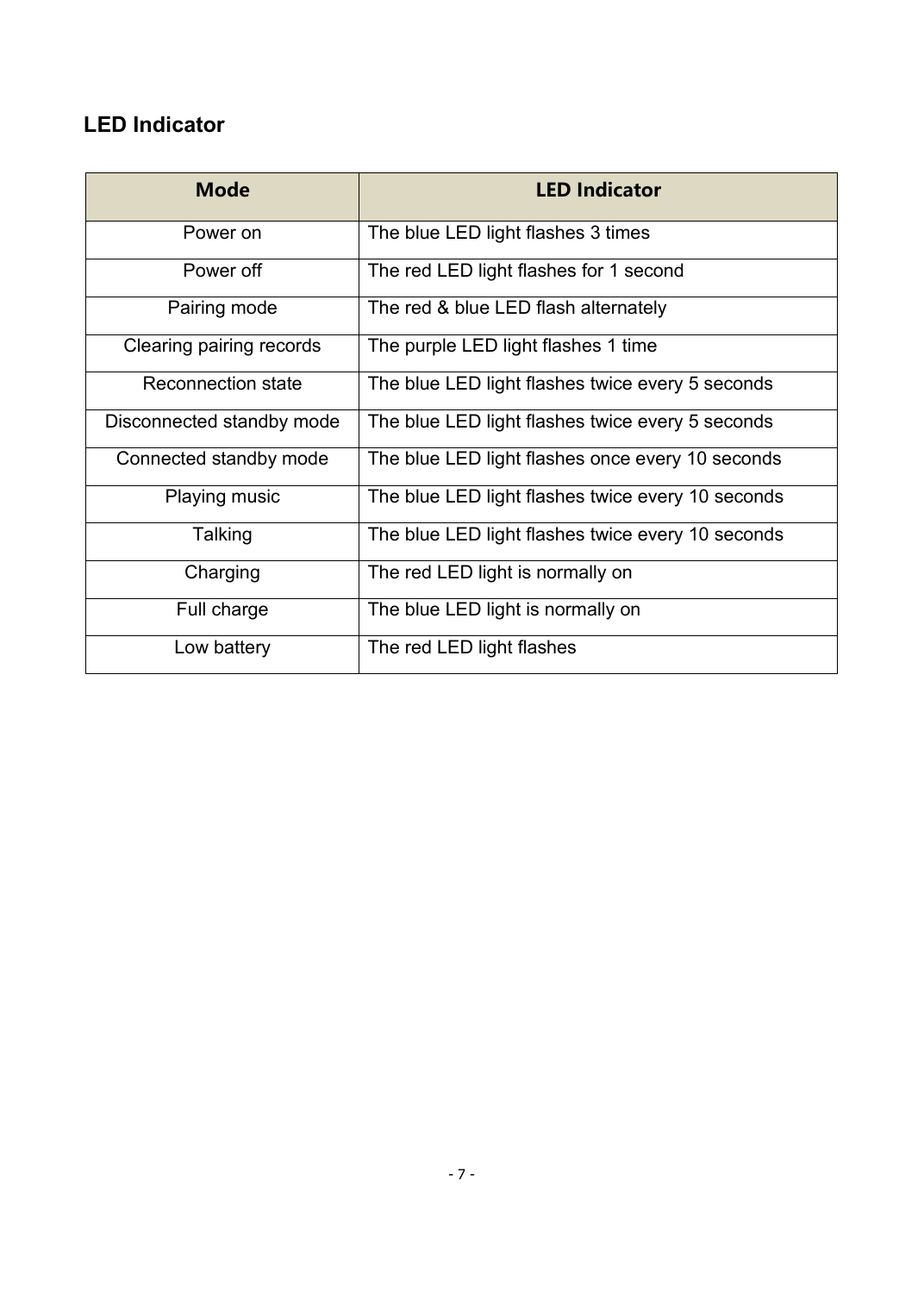## **Charging**

Red light flashes when RKING3000 has low battery. Please charge immediately for about 1.5 hours. When the red light is off and the solid blue light is on, the battery is fully charged.

- 1. When the RKING3000 is not in use, please charge at least once every two months.
- 2. If headset is on during charging, it will automatically shut down and reset.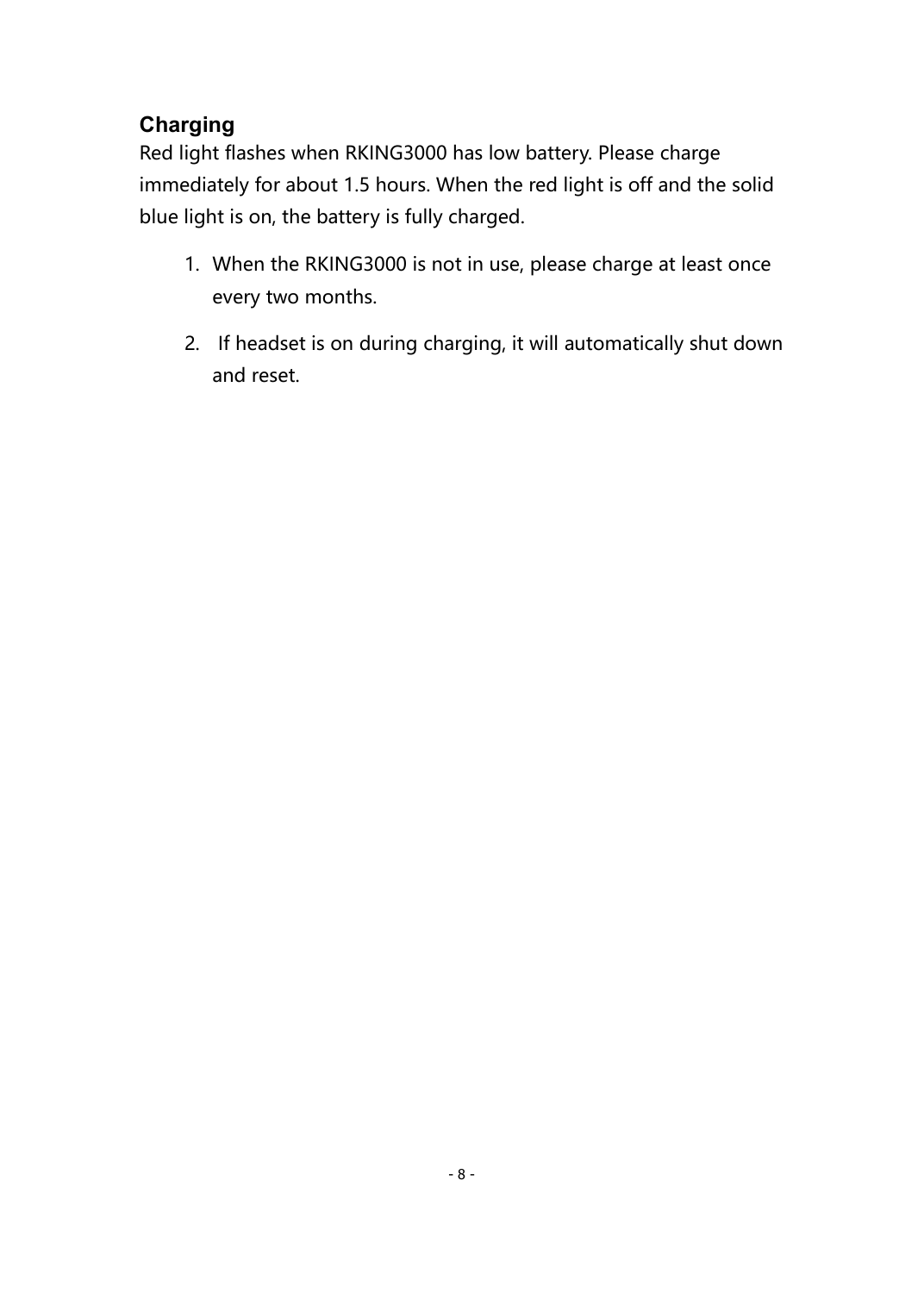# **Product Specifications**

| <b>Bluetooth Version</b>   | V <sub>5.0</sub>                  |
|----------------------------|-----------------------------------|
| <b>Bluetooth Chip</b>      | <b>CSR BC8615</b>                 |
| <b>Operation Range</b>     | 32 feet                           |
| <b>Bluetooth Protocols</b> | HSP, HFP, A2DP, AVRCP             |
| Decoding Mode              | <b>SBC</b>                        |
| <b>Built-in Battery</b>    | 420mAh/3.7V                       |
| Stand by Time              | 400 hours                         |
| <b>Headset Net Weight</b>  | .31 lbs                           |
| <b>Charging Time</b>       | About 1.5 hours                   |
| <b>Play Time</b>           | About 30 hours (70% volume)       |
| <b>Talk Time</b>           | About 30 hours (70% volume)       |
| <b>Headset Dimension</b>   | $7.59" \times 6.18" \times 2.12"$ |

Actual use time will differ from environment and music.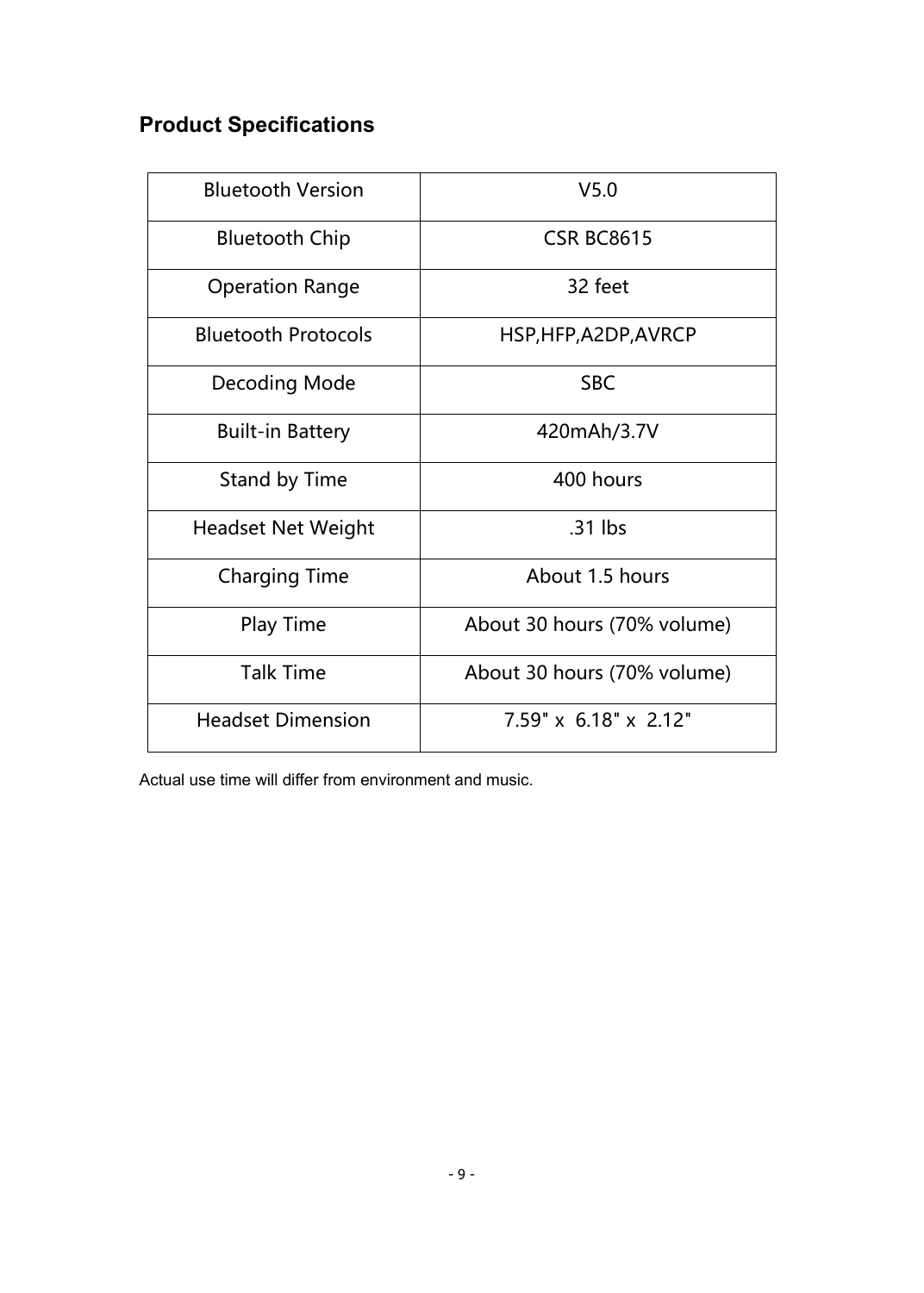### **Notes and Q & A**

### **A. How to reconnect and operate when connection fails?**

When RKING3000 connects to your phone successfully the first time, it will search and reconnect to the paired device automatically going forward. If it fails to connect, repair the phone to reconnect.

### **B. How to delete paired records?**

When powered on, press and hold the Volume + and the MFB button at the same time to clear the pairing record. The purple indicator light will flash once indicating the record has been cleared. When various connection exceptions occur, try clearing the pairing record.

### **C. When will it be automatically powered off?**

In the pairing mode, it will be powered off if there is no connection for more than 5 minutes or the battery is low.

#### **D. When will the low battery alarm be given, and what prompts will be given?**

When the headset battery is low, a prompt will sound every 3 minutes until it is charged.

### **E. What is the password for pairing?**

Some devices require a password for pairing. Please try 0000, 8888, 1111, or 1234.

### **F. What devices can you use to charge?**

Car charger, travel charger, or computer USB with DC voltage of 5V and current of more than 1A can be used to charge the RKING3000.

#### **G. What should you do if there are some exceptions, such as connection exceptions, etc.?**

Plug in the charging cable and the headset can be turned off and reset.